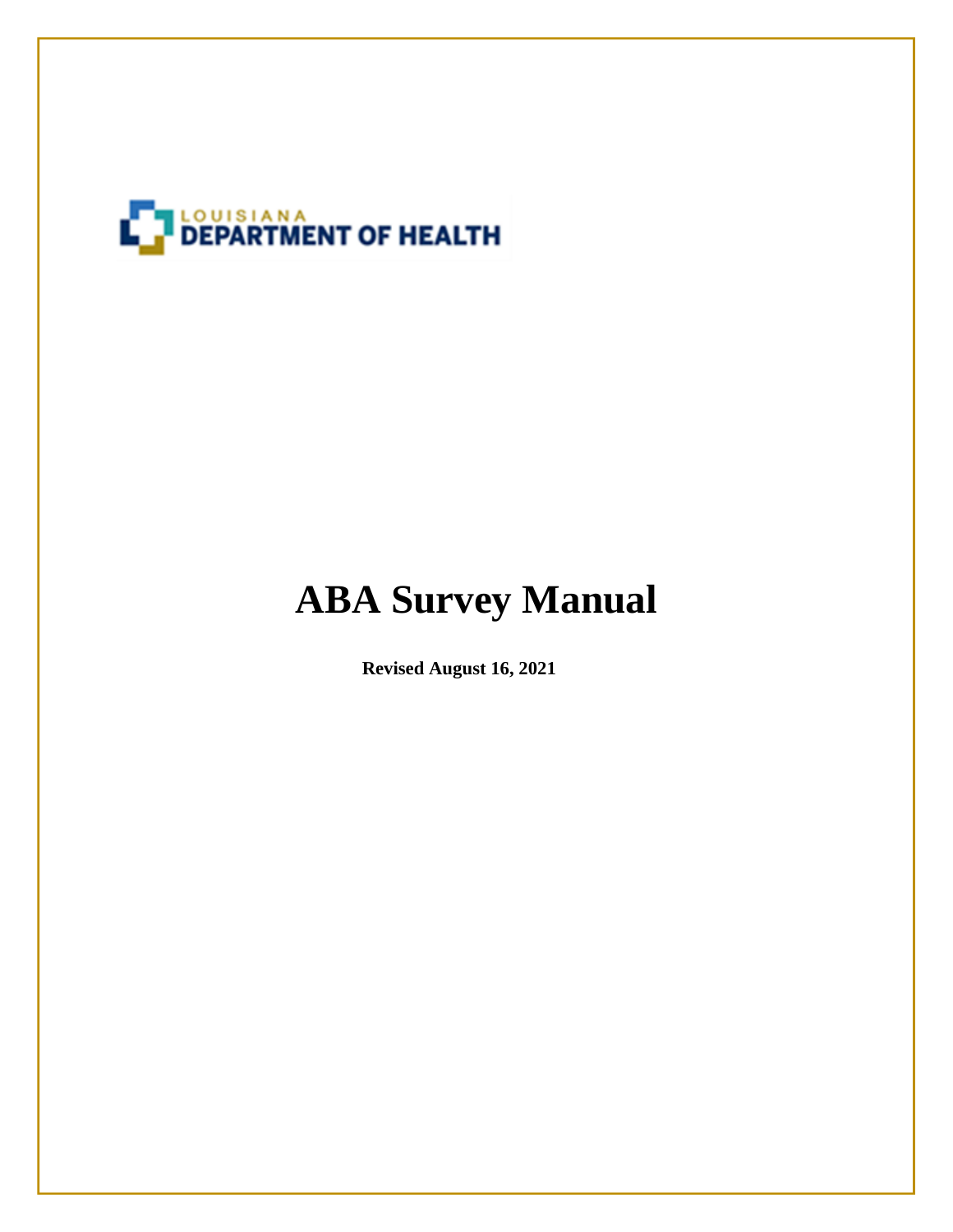## **Table of Contents**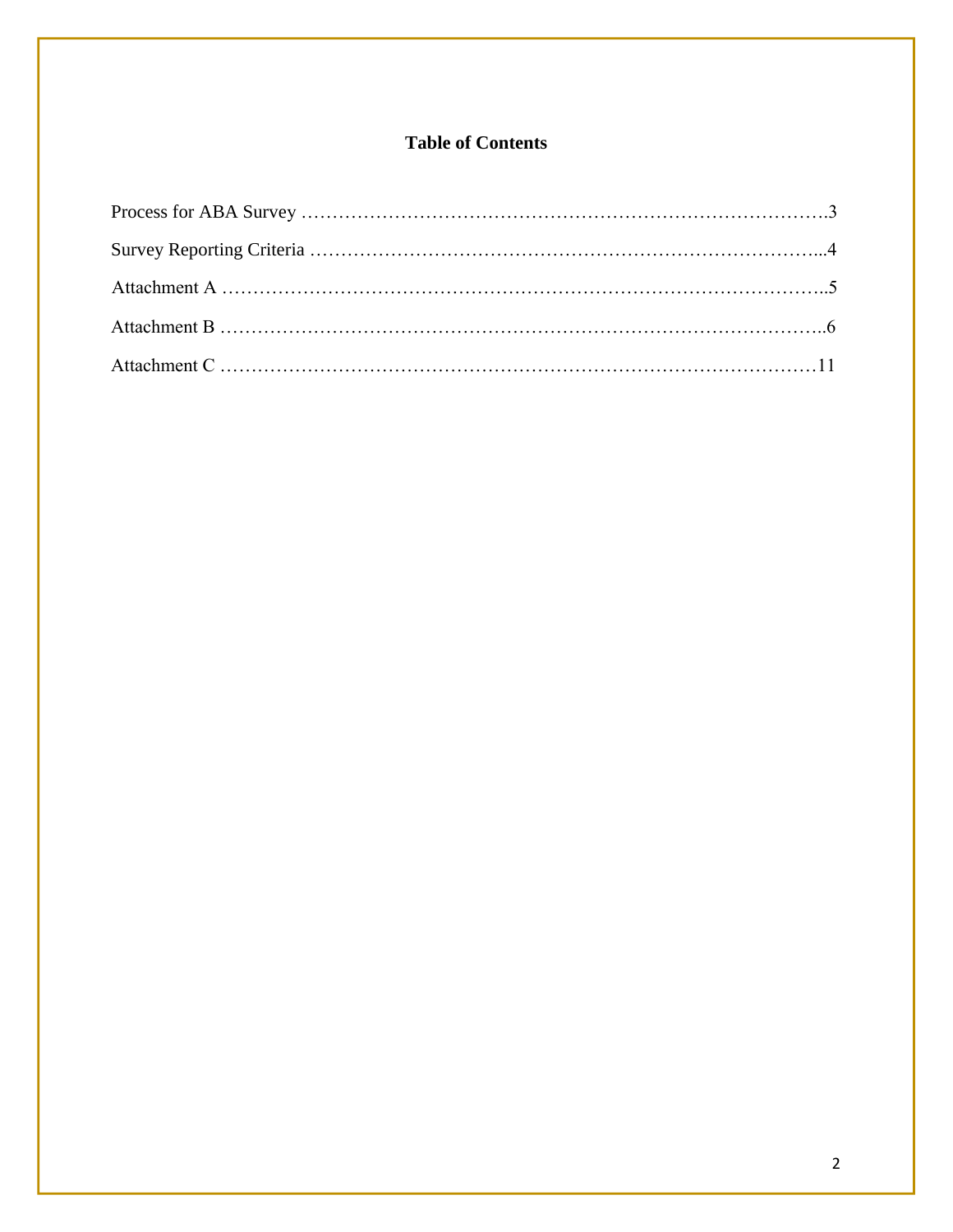### **PROCESS FOR ABA SURVEY**

#### **Timeframe**

Each Managed Care Organization (MCO) will send out the Annual Applied Behavioral Analysis (ABA) Survey to all members who after February 1 of the previous year:

- 1. Requested ABA services by telephone call to the MCO,
- 2. Requested ABA services from their provider, or
- 3. Received ABA services.

All surveys shall be mailed out on or before April 1, and the MCOs will allow the member 30 days to respond to the survey.

#### Audience

The surveys will be sent out to both Chisholm and non-Chisholm members.

There are two versions of the Annual ABA Survey - one will have a Chisholm Class Member (CCM) marker on the survey and the other will not.

The CCM marker will distinguish Chisholm members from non-Chisholm members while keeping the member's identity anonymous.

#### Cover Letter

A copy of the cover letter must accompany the survey. Each MCO should send it out with their logo and/or appropriate signature.

#### Readiness

LDH will send an email out to the MCOs two weeks before the surveys are to be mailed to ensure readiness on the part of the MCOs.

#### Confirmation

The MCOs must reply to the email confirming its receipt and survey initiation.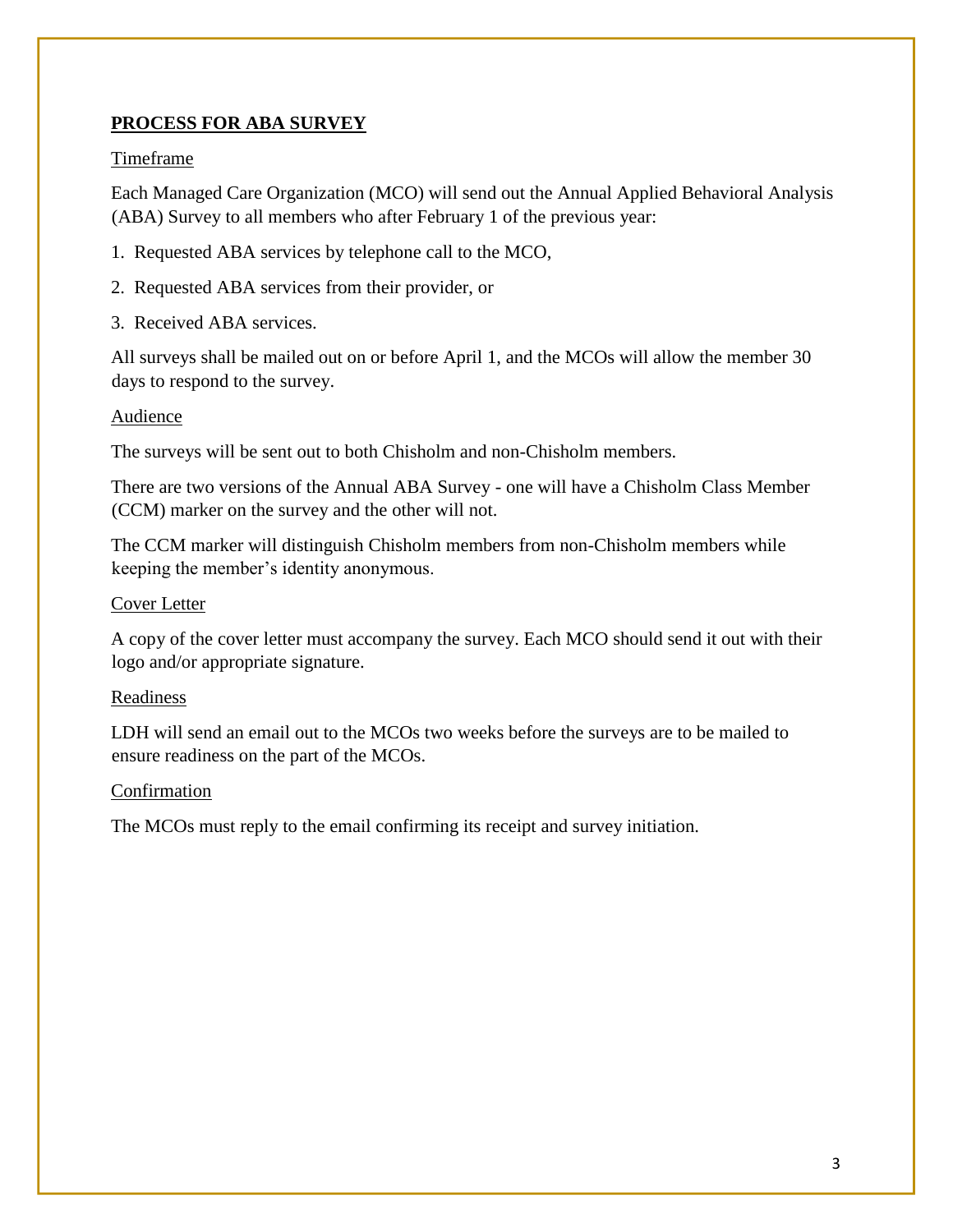#### **SURVEY REPORTING CRITERIA**

Chisholm Member responses will need to be scanned in and sent to LDH who will then forward them to the Advocacy Center.

MCOs will send scanned copies of Chisholm Class Members' responses to the Chisholm Compliance Team: Rene Huff, Nancy Spillman, Jerri Boykin, and Breante' Moore.

The copies of Chisholm Class Members' responses shall be sent via secure email every 2 weeks.

Each MCO will use the ABA Survey Data Reporting template to document survey responses. There should be a sheet for Chisholm member responses and non-Chisholm member responses.

Each MCO must include their name in the title of the document so LDH can distinguish the responses from each MCO. This must be sent to the LDH Chisholm Compliance Team on or before June 15.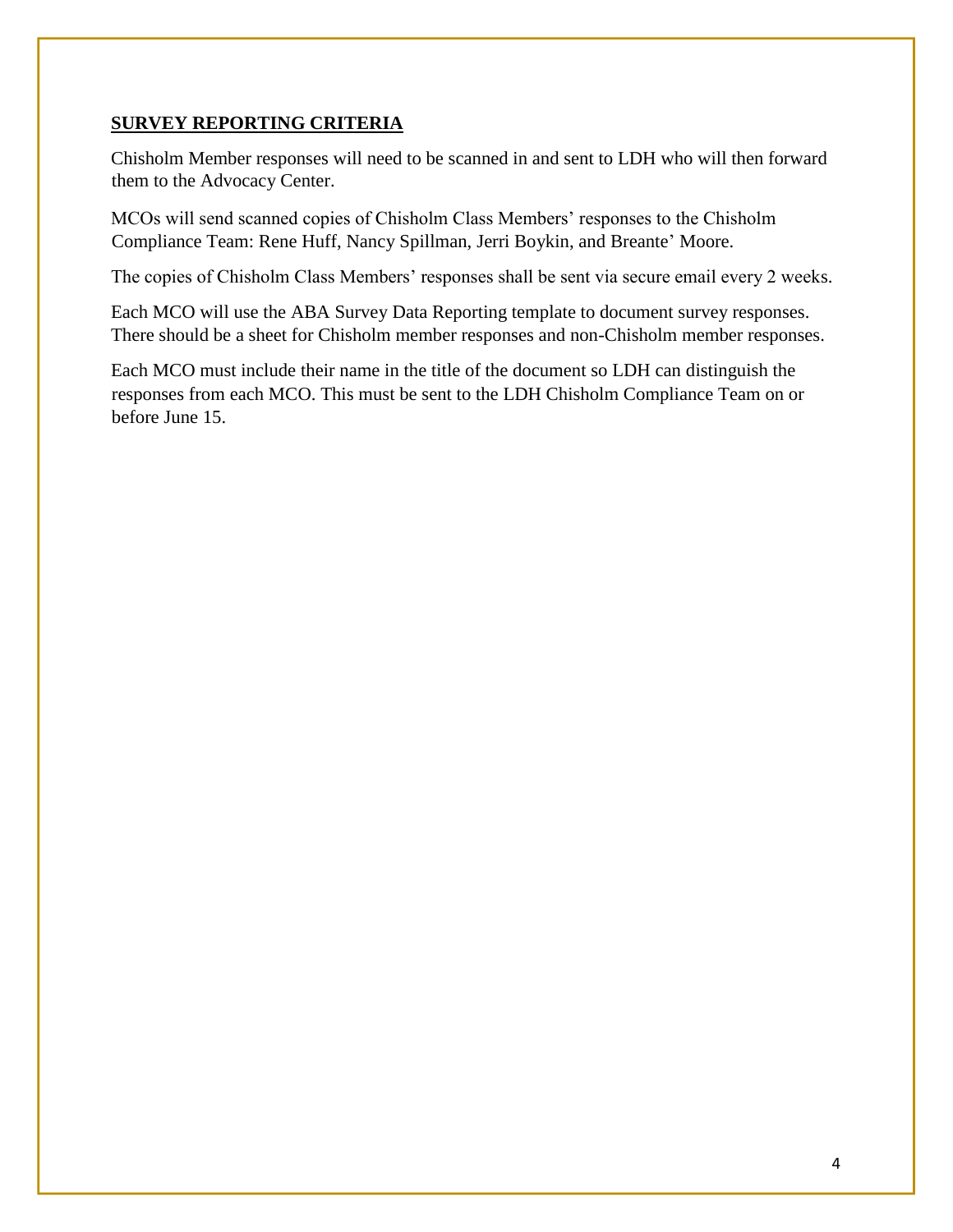## **ATTACHEMENT A - COVER LETTER**

Date

Recipient Name

**Address** 

Dear Member,

We are asking for your feedback to better serve your needs.

Please complete the enclosed survey about your Applied Behavioral Analysis (ABA) services. You can return the survey using the enclosed self-addressed envelope. We can use your responses to help us improve the ABA program. Please provide your response May 1, 20XX.

This survey is confidential and your name will not be used. Your answers will not become a part of the child's record.

About ABA Services

Since February 1, 2014, Louisiana has offered ABA services to youth who meet Medicaid's eligibility requirements. We aim to make available all necessary psychological and behavioral services, including ABA services, to Chisholm Class Members with Autism Spectrum Disorders.

If you have questions or need more information please contact Medicaid at 1-888-758-2220, Monday through Friday 8:00 a.m. to 4:30 p.m.

Sincerely,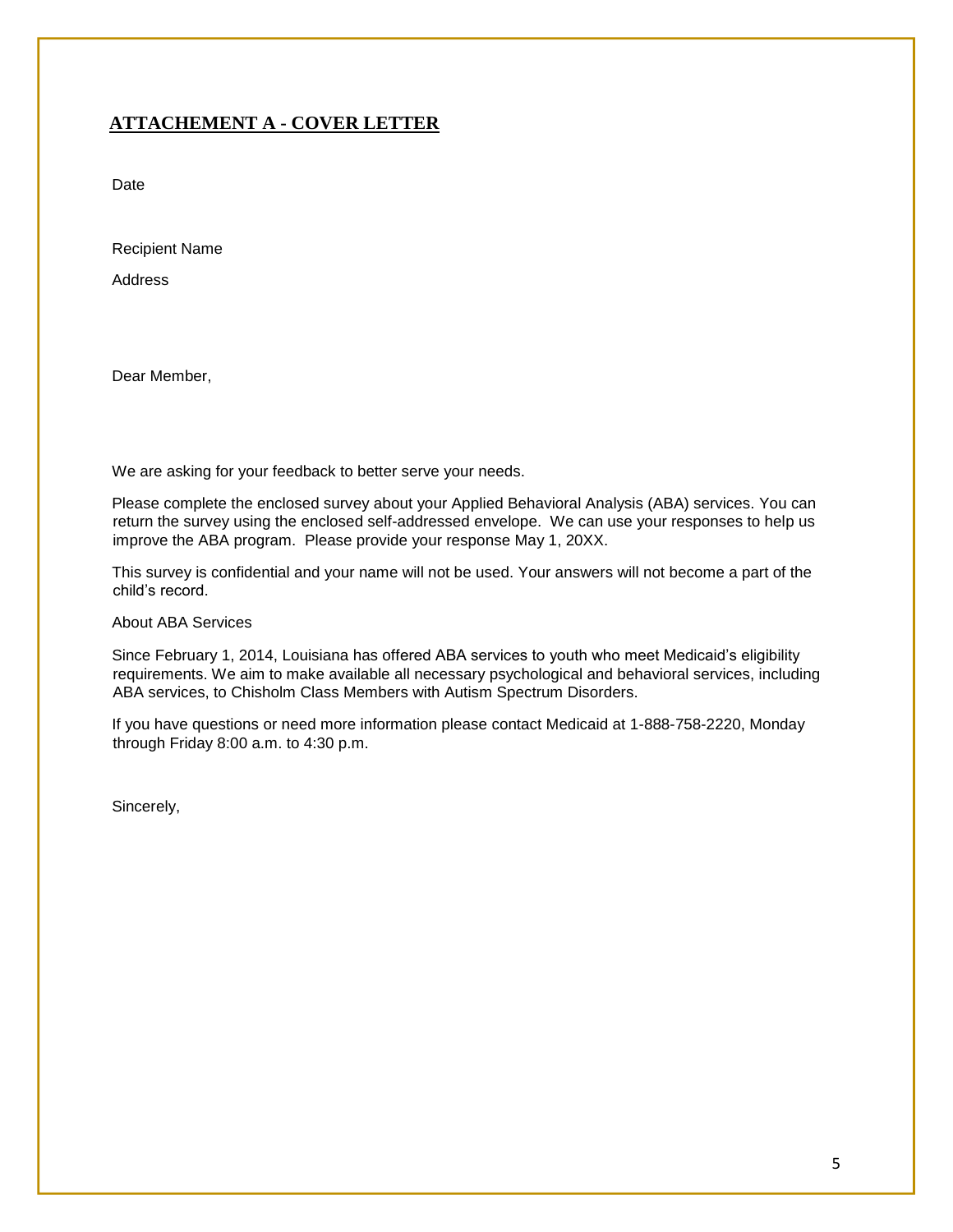#### **ATTACHMENT B – NON-CHISHOLM MEMBER SURVEY**

NON-CCM

# **Applied Behavior Analysis Services Experience Survey**

This is a survey to ask for your experiences, likes, and dislikes about the Applied Behavior Analysis (ABA) services your child and family receives.

Louisiana Medicaid aims to make available all necessary psychological and behavioral services, including Applied Behavior Analysis (ABA) services available for members under 21 for whom it is medically necessary. Louisiana was approved by the Centers for Medicare and Medicaid Service (CMS) to provide ABA services to youth who meet Medicaid's eligibility requirements beginning February 1, 2014. To help improve these services, Louisiana Medicaid is asking for your feedback.

This survey is voluntary. You do not have to complete this survey if you don't want to. It will not have any effect on the services your family currently receives from Medicaid or on your Medicaid eligibility.

This survey is confidential. Your name or your child's name will not be used. Your answers will not become part of your child's record.

The survey will take about 15 minutes of your time.

Mark the response that best describes your opinion.

Mark your responses by completely filling the bubble corresponding to your answer. Correct response:  $\blacksquare$  Incorrect responses:  $\bigtriangledown \otimes \mathscr{A}$ 

- 1. Have you been told by a healthcare professional that your child can benefit from Applied Behavior Analysis (ABA) services?
	- ☐ Yes
	- ☐ No
- 2. Have you made a request for Applied Behavior Analysis (ABA) services for your child?
	- ☐ Yes
	- ☐ No
- 3. Have you received Applied Behavior Analysis (ABA) services for your child?
	- ☐ Yes
	- ☐ No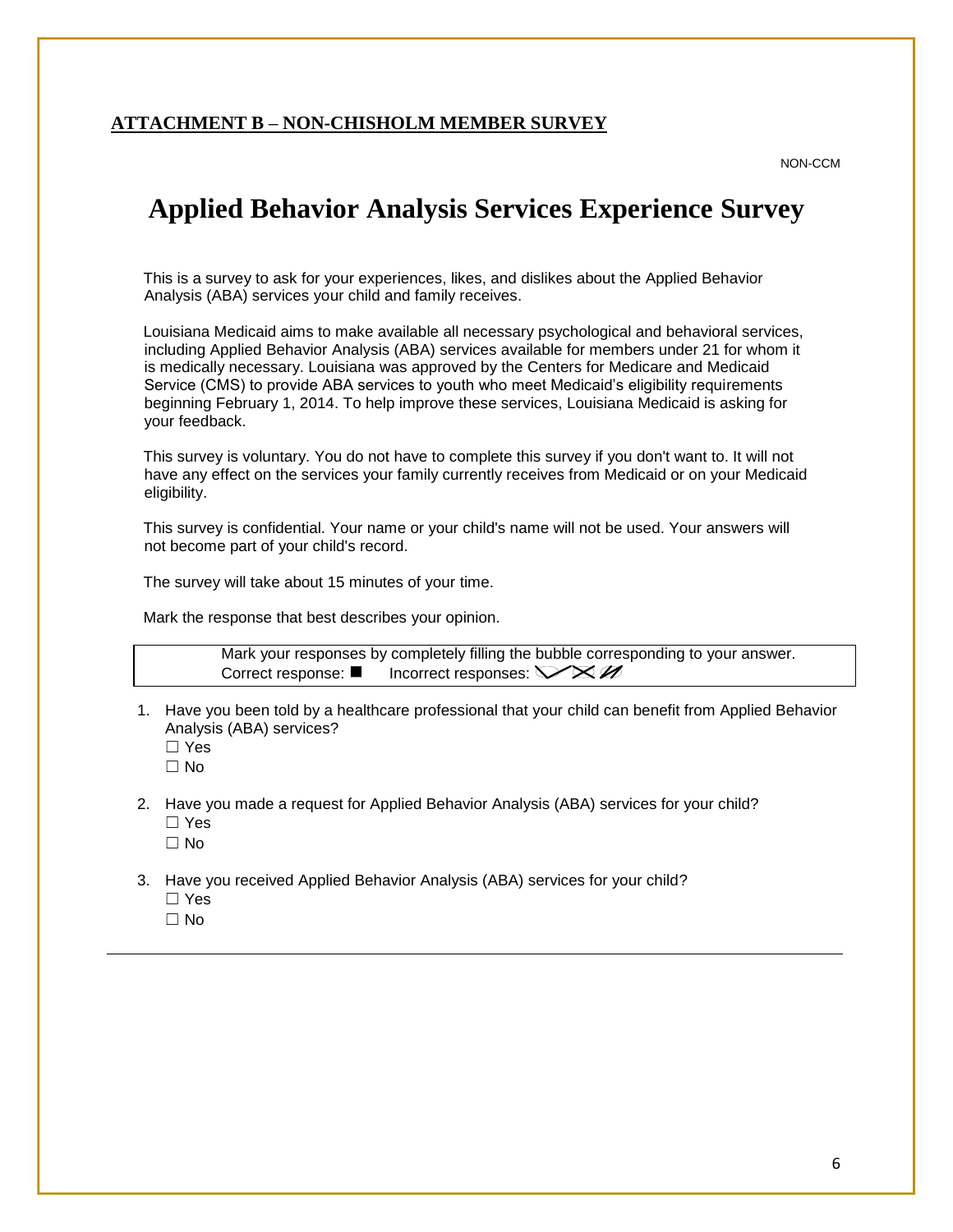**The next questions are about the ABA services you received. If you did not receive ABA services, you do not need to answer any of these questions, but can skip to the final question about other comments you have.**

4. I (parent/guardian) was involved in the development of my child's plan for treatment. ☐ Yes

☐ No

5. I (parent/guardian) was involved in the ongoing ABA treatment including learning skills to help my child at home

☐ Yes

 $\Box$  No

- 6. The staff who worked with my child to provide services were polite and professional.
	- ☐Always ☐Most of the time ☐Sometimes ☐Rarely ☐Never
- 7. The staff told me what plan they had for my child's treatment. ☐Always ☐Most of the time ☐Sometimes ☐Rarely ☐Never
- 8. The staff involved me in my child's treatment. ☐On a weekly basis ☐On a monthly basis ☐Rarely ☐Never
- 9. My child made the progress I expected. ☐Always ☐Most of the time ☐Sometimes ☐Rarely ☐Never
- 10. If you have changed ABA providers, was it (check all that apply) ☐Because my health plan required it ☐I moved ☐Dissatisfaction with prior provider's services ☐Distance ☐Scheduling problems ☐Other: Please explain

\_\_\_\_\_\_\_\_\_\_\_\_\_\_\_\_\_\_\_\_\_\_\_\_\_\_\_\_\_\_\_\_\_\_\_\_\_\_\_\_\_\_\_\_\_\_\_\_\_\_\_\_\_\_\_\_\_\_\_\_\_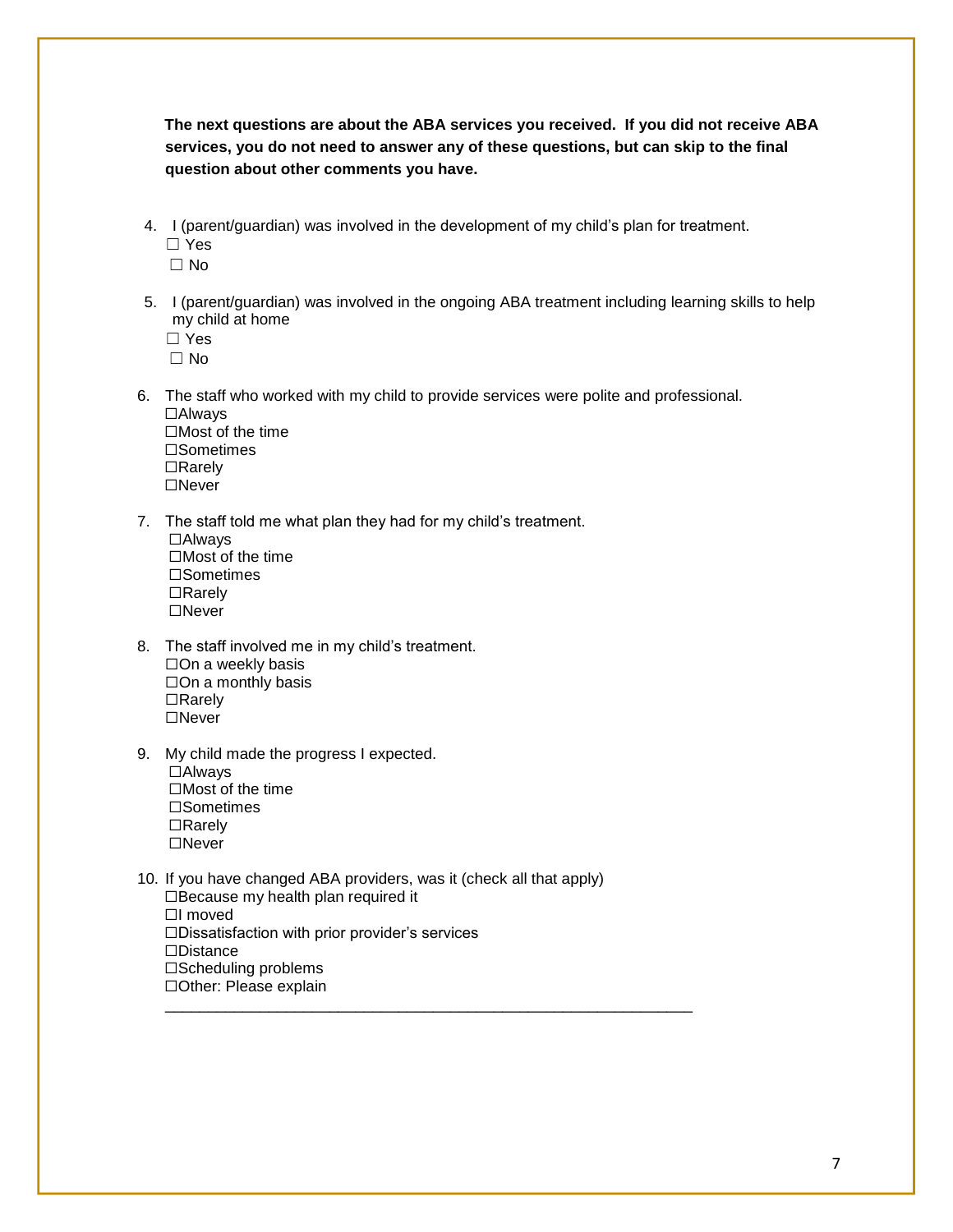11. At my current ABA provider, the services addressed the following for my child (check all that apply)

| Was not needed                                     | Was not attempted | Tried but failed | Helped |  |
|----------------------------------------------------|-------------------|------------------|--------|--|
| Reducing challenging behaviors                     |                   |                  |        |  |
| Daily living skills                                |                   |                  |        |  |
|                                                    |                   |                  |        |  |
| My child's ability to communicate                  |                   |                  |        |  |
|                                                    |                   |                  |        |  |
| My child's ability to follow directions or respond |                   |                  |        |  |
|                                                    |                   |                  |        |  |
|                                                    |                   |                  |        |  |
| Pay attention to others                            |                   |                  |        |  |
|                                                    |                   |                  |        |  |
| Get along with others                              |                   |                  |        |  |
|                                                    |                   |                  |        |  |
| Be independent                                     |                   |                  |        |  |
|                                                    |                   |                  |        |  |

- 12. When progress was not achieved or when goals are met, the plan/services were modified to meet my child's needs. ☐Yes
	- ☐No
- 13. My child received all the services I was told he/she would receive.

| $\Box$ Always           |
|-------------------------|
| $\Box$ Most of the time |
| $\square$ Sometimes     |
| $\Box$ Rarely           |
| $\Box$ Never            |

- 14. Overall, I am satisfied with the services my child has received. ☐Yes ☐No
- 15. When did you make your initial request for ABA services?

☐ After February 1, 2021.

☐ Before February 1, 2022 (**Stop**. Thank you for your response. You do not need to answer any further questions, **unless you have other comments about the ABA services, which you can add in the final question about other comments you have**)

16. How did you make the request for ABA services?

- ☐Called Louisiana Department of Health
- ☐Called my Healthy Louisiana Plan

□ Through an ABA provider

☐ With help from my Support Coordinator

\_\_\_\_\_\_\_\_\_\_\_\_\_\_\_\_\_\_\_\_\_\_\_\_\_\_\_\_\_\_\_\_\_\_\_\_\_\_

☐Some other way. Please write how you made the request here: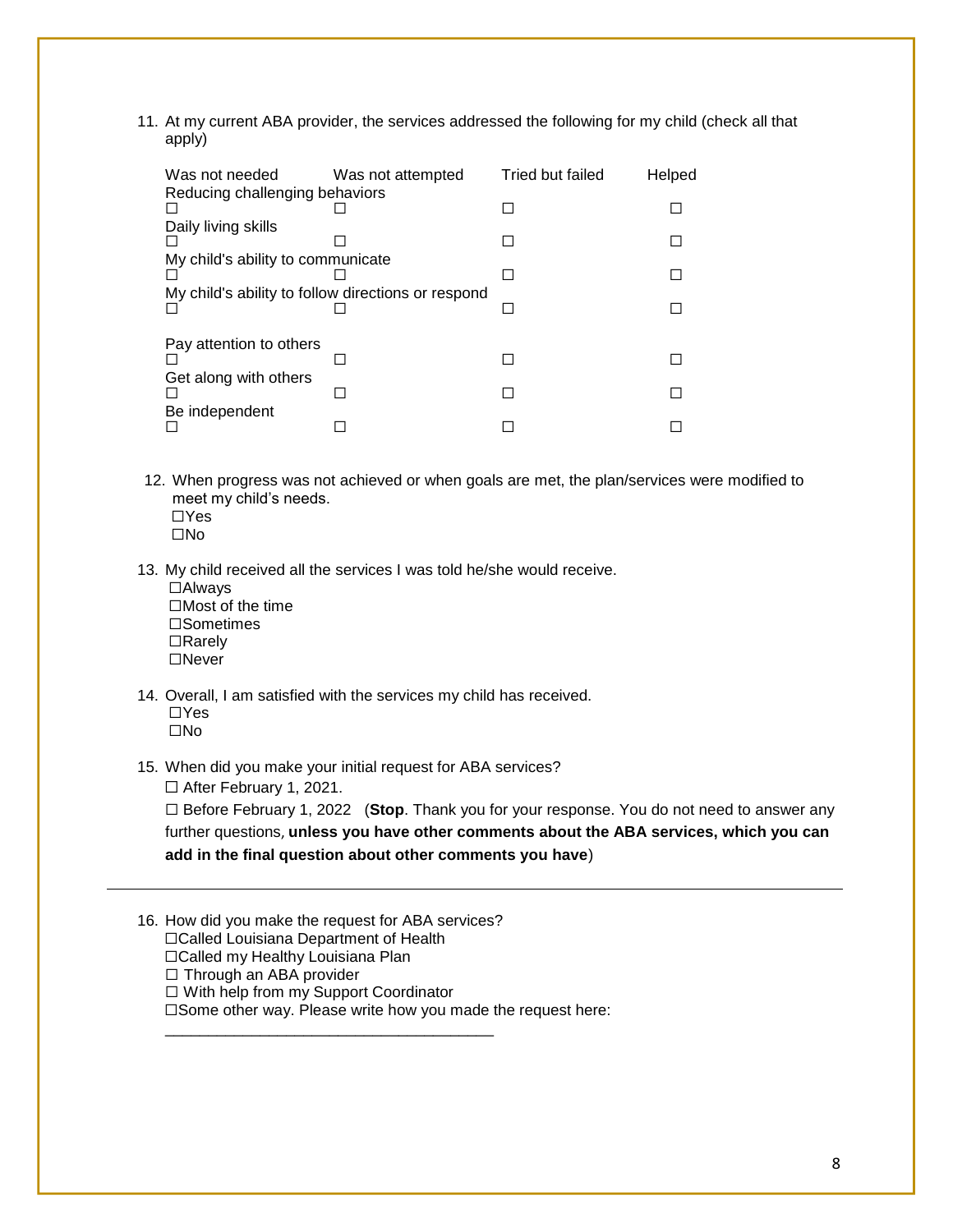17. Once you made that request, how long did it take to get helpful information about the services you were requesting?

☐Less than 30 minutes ☐30 minutes to 1 hour ☐More than 1 hour but less than 2 hours ☐More than 2 hours ☐Within 24 hours or 1 day ☐Within 2 days □ Longer than 2 days

- 18. When you spoke to someone about ABA services, did they help you understand what information was needed to know if your child was eligible for ABA services? ☐Yes ☐No
- 19. Were you told to get a new psychological evaluation in order to know if your child was eligible for ABA services? ☐Yes ☐No
- 20. If you answered yes to # 17, were you told this: ☐When you first requested ABA services, OR ☐ Later
- 21. If you answered 'Yes' to #17, how long did it take to get the evaluation after you attempted to schedule it? ☐Less than two weeks ☐More than two weeks, but less than 3 weeks
	- ☐Between 3 weeks and 1 month
	- ☐More than 1 month
	- ☐More than 3 months
- 22. Once the evaluation was completed, how long did you wait before you were told your child was approved or not approved for ABA services? ☐Less than two weeks
	- ☐More than two weeks, but less than 3 weeks
	- ☐Between 3 weeks to 1 month
	- ☐More than 1 month
	- ☐More than 2 months
	- ☐More than 3 months
- 23. If your child was not approved for ABA services, **check all that apply**:

☐Does not apply to me or my child

☐I was told why my child was not approved

☐I was told that I had a right to appeal and how to do that

 $\Box$  I was told the information I needed to get to have the denial reversed and to have my child approved for ABA services

☐I was told about other types of therapy or other treatment options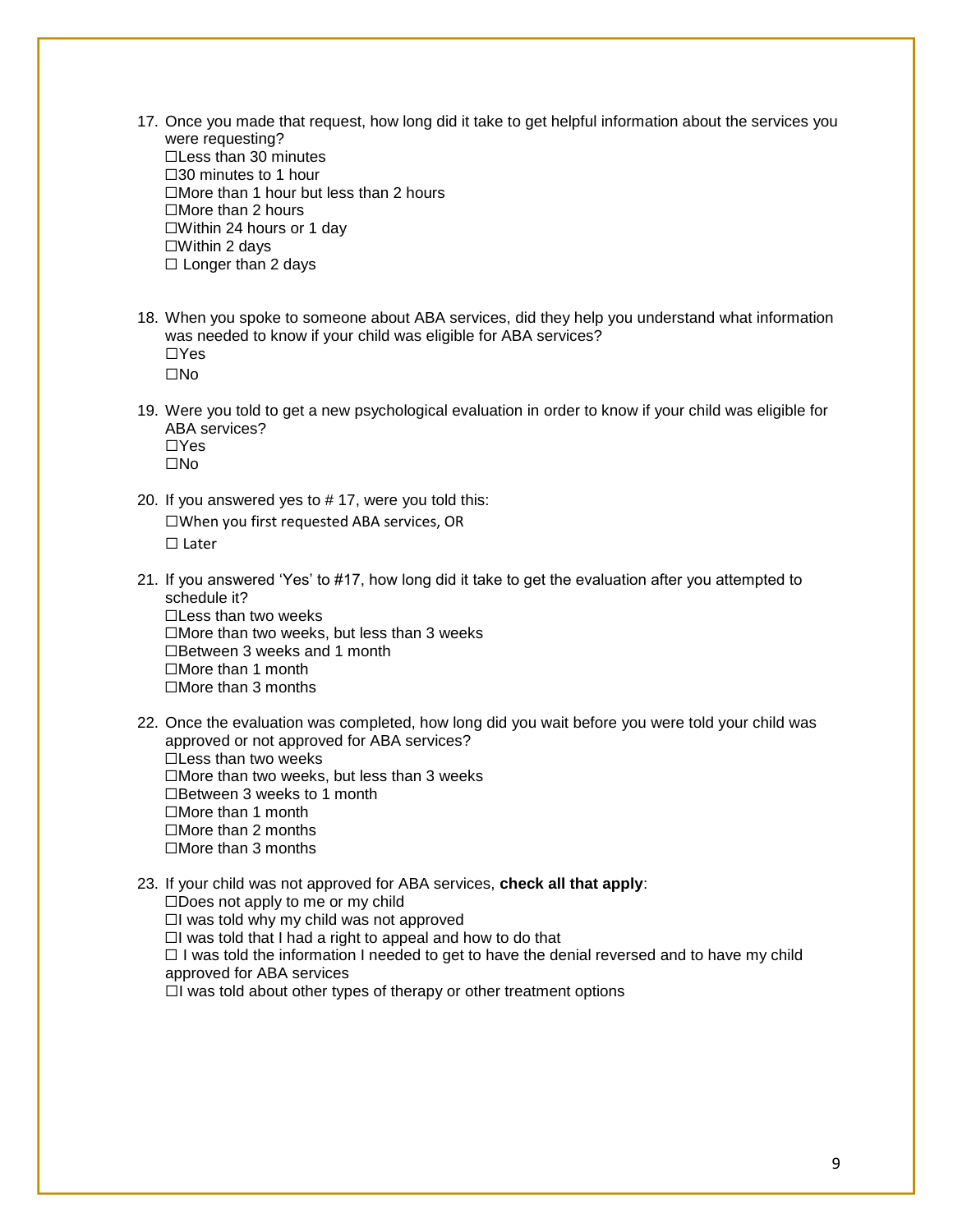- 24. If your child was approved for ABA services, how long after you were approved did it take your child to receive their first ABA session?
	- ☐Less than two weeks ☐More than two weeks, but less than 3 weeks ☐Between 3 weeks and 1 month ☐More than 1 month ☐ More than 2 months ☐ More than 3 months

☐ More than 6 months

25. Please share any additional comments you have about ABA services your child has received or about the process you had to go through to get those services.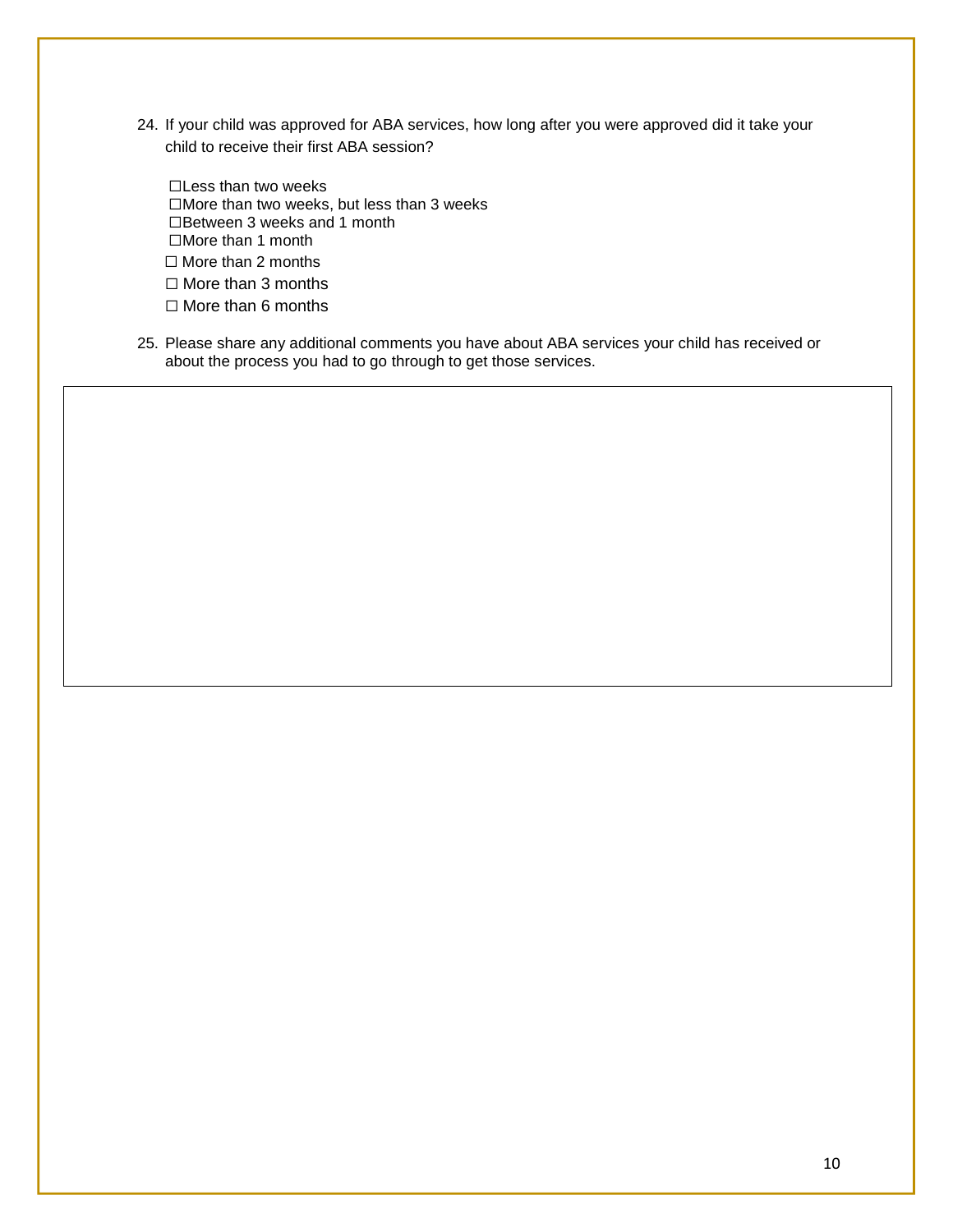#### **ATTACHMENT C – CHISHOLM MEMBER SURVEY**

**CCM** 

# **Applied Behavior Analysis Services Experience Survey**

This is a survey to ask for your experiences, likes, and dislikes about the Applied Behavior Analysis (ABA) services your child and family receives.

Louisiana Medicaid aims to make available all necessary psychological and behavioral services, including Applied Behavior Analysis (ABA) services available for members under 21 for whom it is medically necessary. Louisiana was approved by the Centers for Medicare and Medicaid Service (CMS) to provide ABA services to youth who meet Medicaid's eligibility requirements beginning February 1, 2014. To help improve these services, Louisiana Medicaid is asking for your feedback.

This survey is voluntary. You do not have to complete this survey if you don't want to. It will not have any effect on the services your family currently receives from Medicaid or on your Medicaid eligibility.

This survey is confidential. Your name or your child's name will not be used. Your answers will not become part of your child's record.

The survey will take about 15 minutes of your time.

Mark the response that best describes your opinion.

Mark your responses by completely filling the bubble corresponding to your answer. Correct response:  $\blacksquare$  Incorrect responses:  $\bigtriangledown \otimes \mathscr{A}$ 

- 1. Have you been told by a healthcare professional that your child can benefit from Applied Behavior Analysis (ABA) services?
	- ☐ Yes
	- ☐ No
- 2. Have you made a request for Applied Behavior Analysis (ABA) services for your child?
	- ☐ Yes
	- ☐ No
- 3. Have you received Applied Behavior Analysis (ABA) services for your child?
	- ☐ Yes
	- ☐ No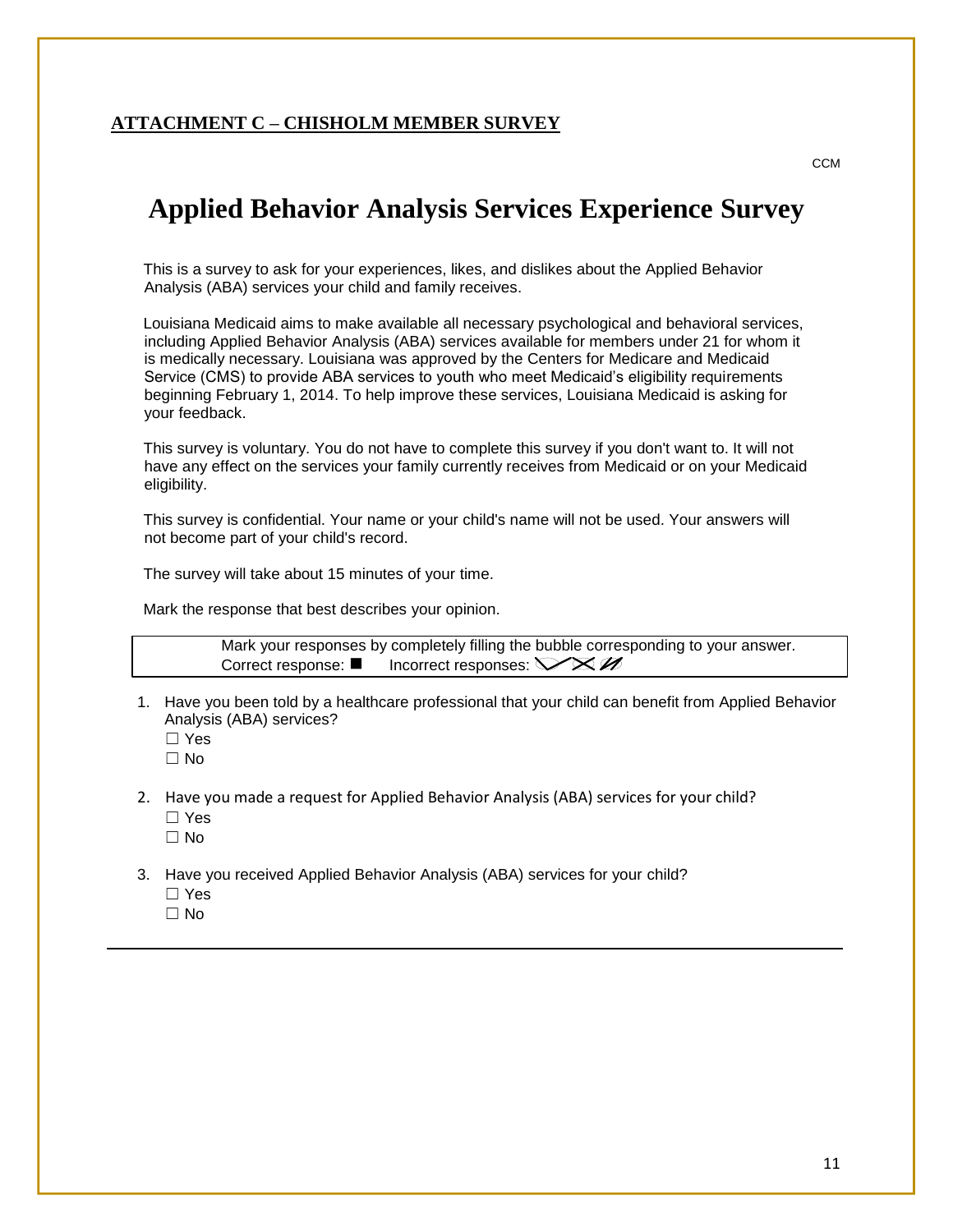**The next questions are about the ABA services you received. If you did not receive ABA services, you do not need to answer any of these questions, but can skip to the final question about other comments you have.**

4. I (parent/guardian) was involved in the development of my child's plan for treatment. ☐ Yes

☐ No

5. I (parent/guardian) was involved in the ongoing ABA treatment including learning skills to help my child at home

☐ Yes

 $\Box$  No

- 6. The staff who worked with my child to provide services were polite and professional.
	- ☐Always ☐Most of the time ☐Sometimes ☐Rarely ☐Never
- 7. The staff told me what plan they had for my child's treatment. ☐Always ☐Most of the time ☐Sometimes ☐Rarely ☐Never
- 8. The staff involved me in my child's treatment. ☐On a weekly basis ☐On a monthly basis ☐Rarely ☐Never
- 9. My child made the progress I expected. ☐Always ☐Most of the time ☐Sometimes ☐Rarely ☐Never
- 10. If you have changed ABA providers, was it (check all that apply) ☐Because my health plan required it ☐I moved ☐Dissatisfaction with prior provider's services ☐Distance ☐Scheduling problems

☐Other: Please explain \_\_\_\_\_\_\_\_\_\_\_\_\_\_\_\_\_\_\_\_\_\_\_\_\_\_\_\_\_\_\_\_\_\_\_\_\_\_\_\_\_\_\_\_\_\_\_\_\_\_\_\_\_\_\_\_\_\_\_\_\_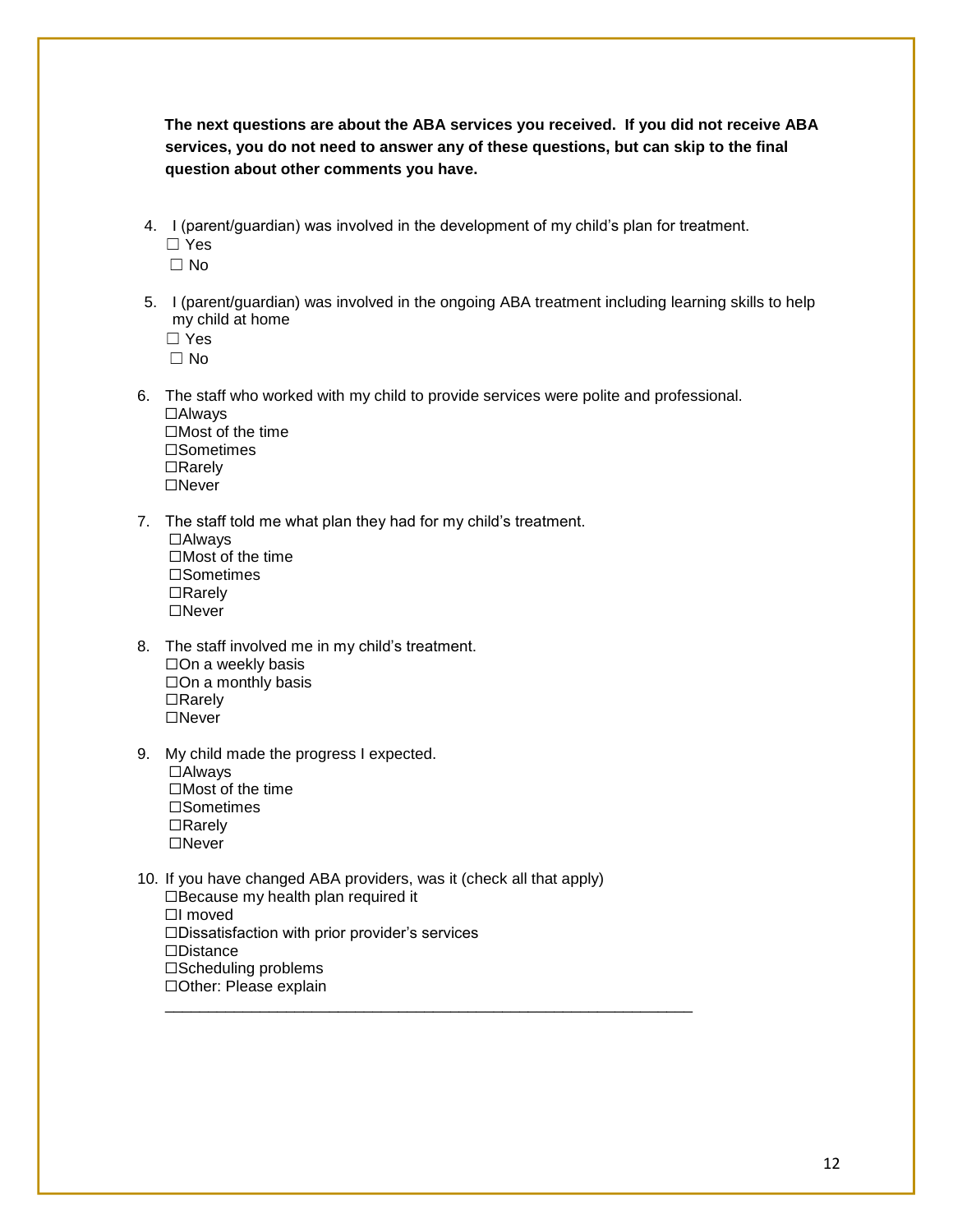11. At my current ABA provider, the services addressed the following for my child (check all that  $anh(y)$ 

| appiy)                                             |                   |                  |        |  |
|----------------------------------------------------|-------------------|------------------|--------|--|
| Was not needed                                     | Was not attempted | Tried but failed | Helped |  |
| Reducing challenging behaviors                     |                   |                  |        |  |
|                                                    |                   |                  |        |  |
| Daily living skills                                |                   |                  |        |  |
|                                                    |                   |                  |        |  |
| My child's ability to communicate                  |                   |                  |        |  |
|                                                    |                   |                  |        |  |
| My child's ability to follow directions or respond |                   |                  |        |  |
|                                                    |                   |                  |        |  |
| Pay attention to others                            |                   |                  |        |  |
|                                                    |                   |                  |        |  |
| Get along with others                              |                   |                  |        |  |
|                                                    |                   |                  |        |  |
| Be independent                                     |                   |                  |        |  |
|                                                    |                   |                  |        |  |
|                                                    |                   |                  |        |  |

12. When progress was not achieved or when goals are met, the plan/services were modified to meet my child's needs.

☐Yes ☐No

- 13. My child received all the services I was told he/she would receive. ☐Always ☐Most of the time ☐Sometimes ☐Rarely ☐Never
- 14. Overall, I am satisfied with the services my child has received. ☐Yes ☐No
- 15. When did you make your initial request for ABA services? ☐After February 1, 2021.

☐Before February 1, 2022 (**Stop**. Thank you for your response. You do not need to answer any further questions, **unless you have other comments about the ABA services, which you can add in the final question about other comments you have**)

- 16. How did you make the request for ABA services?
	- ☐Called Louisiana Department of Health
	- ☐Called my Healthy Louisiana Plan
	- □ Through an ABA provider
	- ☐ With help from my Support Coordinator

\_\_\_\_\_\_\_\_\_\_\_\_\_\_\_\_\_\_\_\_\_\_\_\_\_\_\_\_\_\_\_\_\_\_\_\_\_\_

☐Some other way. Please write how you made the request here: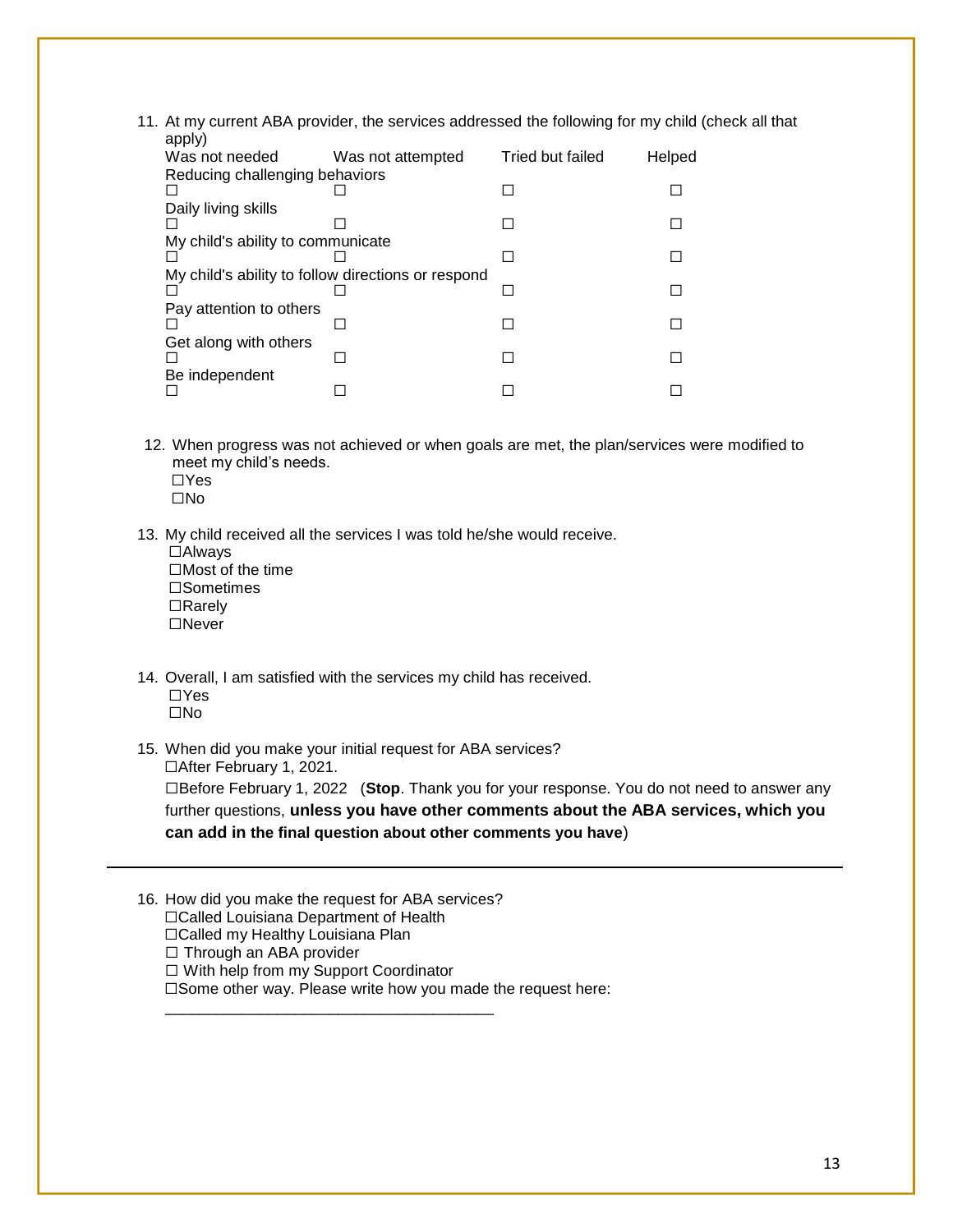17. Once you made that request, how long did it take to get helpful information about the services you were requesting?

☐Less than 30 minutes ☐30 minutes to 1 hour ☐More than 1 hour but less than 2 hours ☐More than 2 hours ☐Within 24 hours or 1 day ☐Within 2 days □ Longer than 2 days

- 18. When you spoke to someone about ABA services, did they help you understand what information was needed to know if your child was eligible for ABA services? ☐Yes ☐No
- 19. Were you told to get a new psychological evaluation in order to know if your child was eligible for ABA services? ☐Yes ☐No
- 20. If you answered yes to # 17, were you told this: ☐ When you first requested ABA services, OR ☐ Later
- 21. If you answered 'Yes' to #17, how long did it take to get the evaluation after you attempted to schedule it?
	- ☐Less than two weeks
	- ☐More than two weeks, but less than 3 weeks
	- ☐Between 3 weeks and 1 month
	- ☐More than 1 month
	- ☐More than 3 months
- 22. Once the evaluation was completed, how long did you wait before you were told your child was approved or not approved for ABA services?
	- $\Box$  Less than two weeks
	- ☐More than two weeks, but less than 3 weeks
	- ☐Between 3 weeks to 1 month
	- ☐More than 1 month
	- ☐More than 2 months
	- ☐More than 3 months
- 23. If your child was not approved for ABA services, **check all that apply**:

 $\square$ Does not apply to me or my child

 $\Box$ I was told why my child was not approved

 $\Box$ I was told that I had a right to appeal and how to do that

 $\Box$  I was told the information I needed to get to have the denial reversed and to have my child approved for ABA services

 $\Box$ I was told about other types of therapy or other treatment options